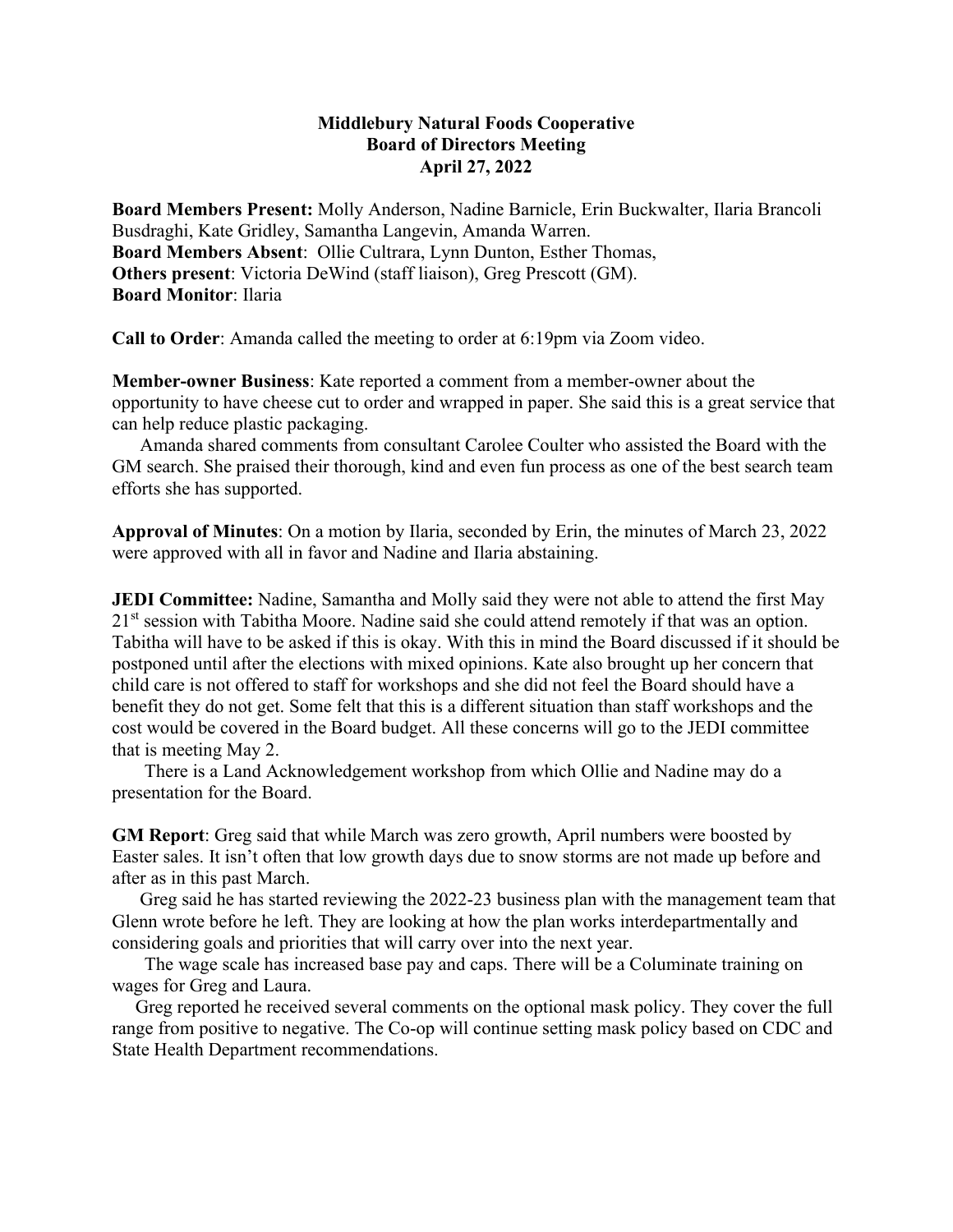MNFC has joined the Family Farm partnership to support and increase sales of dairy brands in the partnership. In talking to other Co-ops, there seemed to be no downside or reason not to support this as many brands are already sold at the Co-op.

 The GM transition reports will move to be a quarterly check-in with the Board. Greg said he has met with most of the directors one-on-one which has been very helpful in creating transparency. Samantha asked about his staff meetings. He said they went really well using "Start, Stop, Continue" as the theme. Some of the input included a "no growth" model, increased local, more benefits and opportunities and not to lose the Co-op's identity.

**EL 5 – Treatment of Customers**: Greg said he had provided customer comments in his report to give the Board a fuller picture of customer input on the surveys. They show the importance of greeting and interacting with customers without overwhelming them. A simple hello is often the best. It was suggested that some survey questions include a scale rather than yes or no answers.

 The Board discussed how customer treatment fits into the Co-op's mission of "responding to the member needs accordingly". Customer contact to the Board should be as user friendly as possible on the website.

Samantha asked how discrimination fits into section  $2 - \text{``not allow an unsafe shopping}$ experience for customers". She said this includes discrimination and it should be about how to prevent it as well as how to respond to it. Greg said the Co-op is actively trying to do this and agreed this should be added to the operational interpretation.

 The Board agreed the report was on time with reasonable interpretation of sufficient data and in compliance.

**BP 3 – Agenda Planning**: Amanda said that JEDI work will be added to the work calendar. The Board agreed that input from all directors is helpful in creating the calendar rather than just the President putting it together. It will be added to Basecamp as separate project.

**Board Policy Review**: Amanda said she continues to think the Board should consider writing a policy clarifying how the Board responds to member-owner feedback that is specifically related to the Board's processes and polices. The Board agreed it was of high interest, and that a logical time to address it would be during the full policy audit planned as part of their JEDI training with Tabitha Moore.

 Amanda recalled the Columinate template for Board/Management relationship and how they work together. She felt it is explicit and valuable. She made a motion, seconded by Kate, that this BMR-0 be implemented and included in the policy register. All voted in favor.

**Board retreats**: Amanda asked if there should be an August retreat in addition to the JEDI retreats. Erin suggested that the BDC committee do more than elections and could help with policy review and training. There is a three part virtual Columinate policy governance training this fall that could be worked in with the JEDI policy review. Kate also offered her house for a social Board gathering in the summer.

**Elections**: Voting will start May 1 and run until 7pm May 31. Results will be announced June 3rd on the website and in the store. Kate agreed to notify candidates of results but suggested BDC committee members be trained for this.